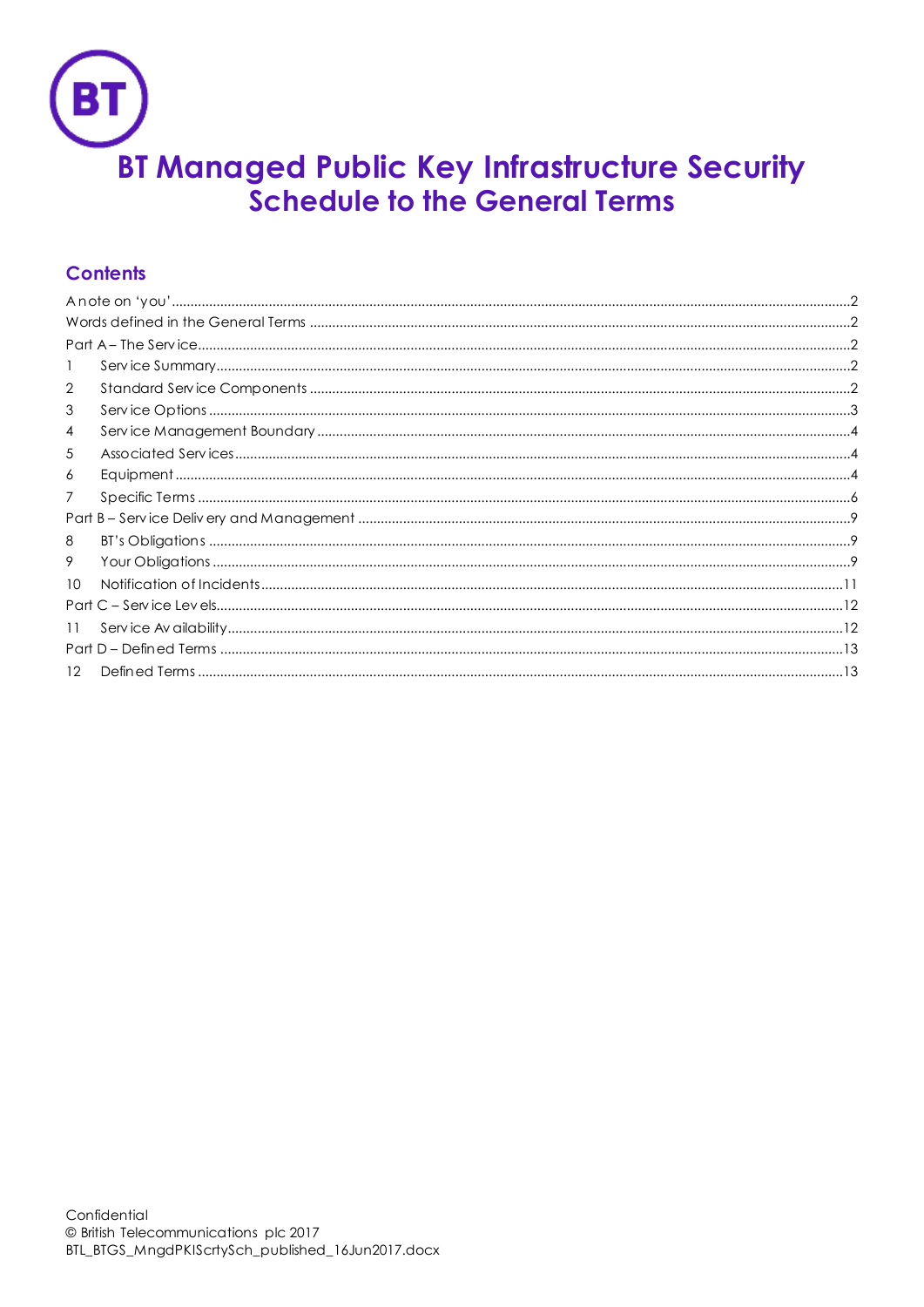

## <span id="page-1-0"></span>**A note on 'you'**

'You' and 'your' mean the Customer.

## <span id="page-1-1"></span>**Words defined in the General Terms**

Words that are capitalised but hav e not been defined in this Schedule hav e the meanings giv en to them in the General Terms.

## <span id="page-1-2"></span>**Part A – The Service**

## <span id="page-1-3"></span>**1 Service Summary**

BT will prov ide you with a set of managed serv ices that will enable you to become a Local Registration Authority (LRA) and manage End User enrolments for End User Certificate(s) under a Public or Priv ate Hierarchy, comprising:

1.1 the Standard Serv ice Components; and

1.2 any of the Serv ice Options as set out in any applicable Order, up to the point of the Serv ice Management Boundary as set out in Paragraph [4](#page-3-0) (the "**PKI Security Service**").

## <span id="page-1-4"></span>**2 Standard Service Components**

BT will prov ide you with all the following standard serv ice components (" **Standard Service Components**") in accordance with the details as set out in any applicable Order

- 2.1 **CAs**: BT will prov ide you with the number of CAs as set out in any applicable Order.
- 2.2 **RA Kit**: BT will prov ide you with a RA Kit for the Administrator and any additional RA Kit(s) as set out in any applicable Order.

#### 2.3 **End User Page(s)**:

- 2.3.1 BI will provide you with End User Page(s) for the purposes of:
	- (a) registering End Users for each CAs; and
	- (b) enabling End Users to download the Root Key of each of the CAs prov ided as part of the PKI Security Service.
- 2.3.2 BT will host the End User Pages on a BT web serv er that is allocated a URL.
- 2.3.3 You may make changes to the End User Pages within the boundaries of the functionality prov ided by the software packages as set out in the Administrator Handbook.
- 2.4 **Certificate Revocation List (CRL)**: BT will prov ide you with a daily update to the CRL.
- 2.5 **Support Service**: BT will prov ide you with a Serv ice Desk to support and adv ice you on:
	- 2.5.1 set up and general configuration of the PKI Security Service;
	- 2.5.2 Administrator and AA Certificate enrolment(s);
	- 2.5.3 End User registration issues
	- 2.5.4 questions regarding the PKI Security Serv ice; and
	- 2.5.5 manual rev ocation of End User Certificates or AA Certificates in accordance with BT's instructions.
- 2.6 **Control Centre**: BT will prov ide you with a Control Centre for each CA;
- <span id="page-1-5"></span>2.7 **Administrator Handbook**: BT will make av ailable in the Control Centre a handbook containing information and guidance on how to administer the PKI Security Serv ice.

## 2.8 **End User Certificates**:

- 2.8.1 BT will, on request by the Administrator, issue End User Certificates within the maximum number of Seats that BT has confirmed may be issued during the Minimum Period of Serv ice or Renewal Period.
- 2.8.2 Within a Priv ate Hierarchy:
	- (a) you will only use End User Certificates within your organisational intranet or extranet env ironment; and
	- (b) you may place some restrictions on and alter some elements of the content of End User Certificates v ia the Control Centre.
- 2.8.3 Within a Public Hierarchy:
	- (a) you may use an End User Certificate in a corporate or other organisational intranet or extranet env ironment or on the Internet; and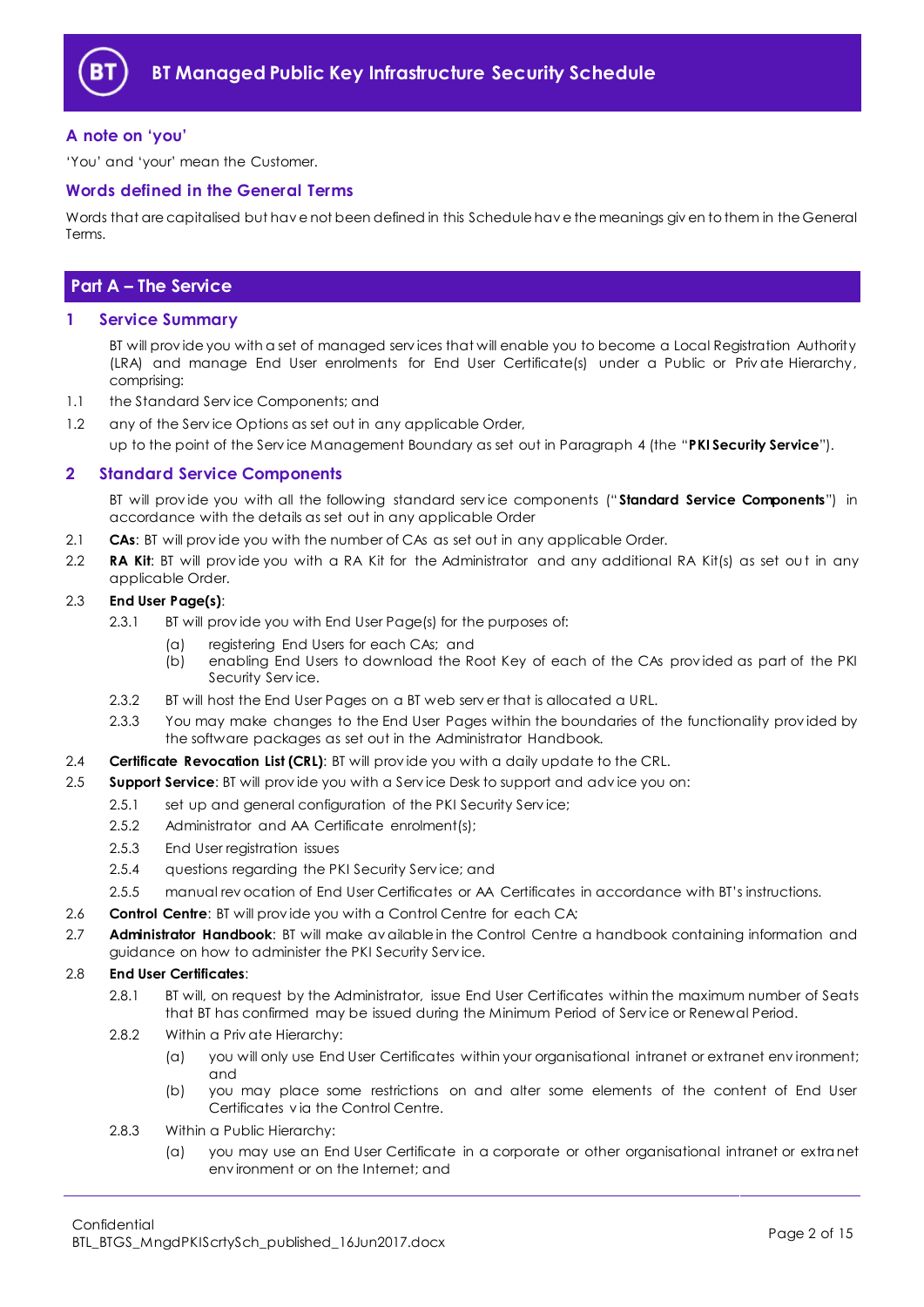

- (b) you may place some restrictions on and alter some elements of the content of End User Certificates v ia the Control Centre; and
- (c) any End User Certificate issued will contain your legal name, department or project name, the End User's name (or alias) and e-mail address and such other Customer Data as BT may determine. This combination of information uniquely identifies the End User Certificate.

## <span id="page-2-0"></span>**3 Service Options**

BT will prov ide you with any of the following options as set out in any applicable Order ("**Service Options**") and in accordance with the details as set out in that Order:

## <span id="page-2-1"></span>3.1 **Local Hosting**

- 3.1.1 BT will prov ide you with a serv ice that allows you to:
	- (a) use your software with the PKI Security Serv ice to design the v isual appearance of End User Pages by including your text and branding images;
	- (b) host the End User Pages produced under this Paragraph [3.1](#page-2-1) on a serv er that you select; and
	- (c) use the End User Pages produced under this Paragraph [3.1](#page-2-1) in addition to the standard End User Pages prov ided and hosted by BT as part the PKI Security Serv ice.
- 3.1.2 BT will giv e you a right to access and use the LH Software and to make copies of the LH Software for back-up purposes only.

## <span id="page-2-2"></span>3.2 **Automated Administration**

- 3.2.1 BT will prov ide you with Automated Administration that allows you to:
	- (a) automatically authenticate End User registrations directly against a single table database of Customer Data using matching rules as set out in this Schedule, within the parameters of the Automated Administration functionality;
	- (b) automatically request BT to issue End User Certificates to End Users, w here the enrolments are found to match; and
	- (c) refer to the Administrator all End User enrolments which are not automatically approv ed in accordance with Paragrap[h 3.2.1\(a\).](#page-2-2)
- 3.2.2 BT will prov ide you with a right to access and use the AA Software and to make copies for back-up purposes only.
- 3.2.3 Automated Administration:
	- (a) will only be prov ided to you if you hav e Local Hosting serv ice in place; and
	- (b) cannot be used with Passcode Authentication on a single CA at the same time.
- 3.2.4 You may, at an additional Charge, migrate any CA from Passcode Authentication to Automated Administration.

### 3.3 **Premium Revocation**

BT will:

- 3.3.1 prov ide you with an updated CRL ev ery hour, which you will be able to download from the Repository and use for the purposes of v alidating the status of Certificates issued to you and your End Users; and
- 3.3.2 use reasonable endeav ours to ensure the accuracy of the information on the CRL.
- 3.4 **Online Certificate Status Protocol Service (OCSP)**: BT will prov ide you with access to an OCSP responder v ia the Internet to v alidate the status of Certificates issued to you or your End Users against the CRL in Real Time.

#### <span id="page-2-3"></span>3.5 **Passcode Authentication**

- 3.5.1 BT will prov ide you with Passcode Authentication that allows you to:
	- (a) automatically check and approv e End User enrolments against your data in the CSV file based upon matching rules defined by you, within the parameters of the Passcode Authentication functionality;
	- (b) automatically request BT to issue End User Certificates to End Users, where the enrolments are found to match; and
	- (c) refer to the Administrator all End User enrolments which are not automatically approv ed in accordance with Paragrap[h 3.5.1\(a\).](#page-2-3)
- 3.6 **Key Manager**: BT will prov ide you with a key manager that allows for the centralised generation, distribution and back-up of the priv ate keys associated with encryption certificates enabling you to recov er encrypted data where the original key is lost or corrupted.
- 3.7 Serv ice Options may not be av ailable in all countries.
- 3.8 You will only use Serv ice Options for the number of CAs purchased as part of the PKI Security Serv ice.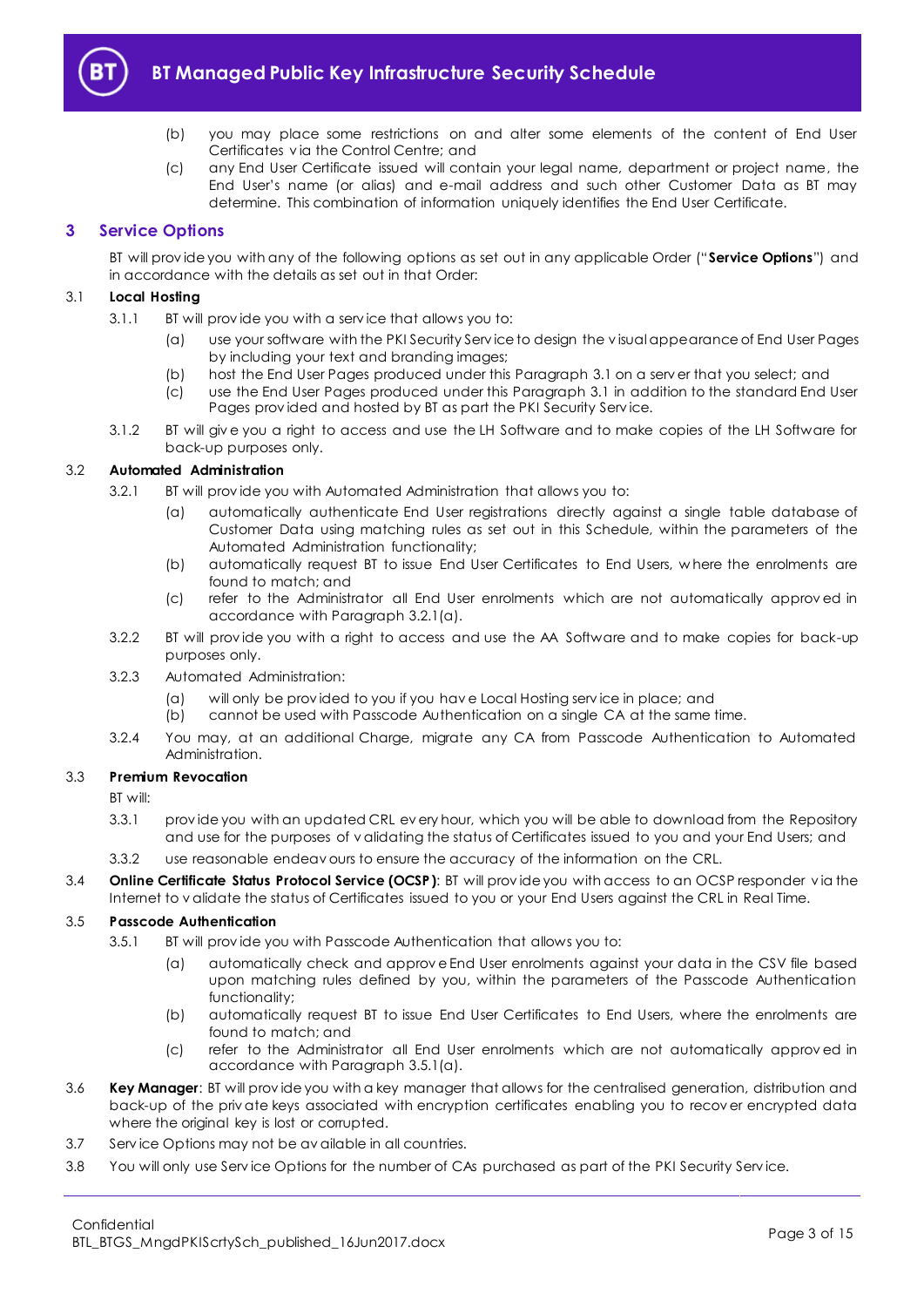

## <span id="page-3-0"></span>**4 Service Management Boundary**

- <span id="page-3-6"></span>4.1 BT will prov ide and manage the PKI Security Serv ice in accordance with Parts B and C of this Schedule and as set out in any applicable Order up to the front-end firewall on the PKI Security Serv ice platform ("**Service Management Boundary**").
- 4.2 BT will hav e no responsibility for the PKI Security Serv ice outside the Serv ice Management Boundary.
- 4.3 BT does not make any representations, whether express or implied, about whether the PKI Security Serv ice will operate in combination with any Customer Equipment or other equipment and software.

## <span id="page-3-1"></span>**5 Associated Services**

- <span id="page-3-5"></span>5.1 You will hav e the following serv ices in place that will connect to the PKI Security Serv ice and are necessary for the PKI Security Serv ice to function and will ensure that these serv ices meet the minimum technical requirements that BT specifies;
	- 5.1.1 Internet connectiv ity

#### (an "**Enabling Service**").

5.2 If BT prov ides you with any serv ices other than the PKI Security Serv ice (including, but not limited to any Enabling Service) this Schedule will not apply to those services and those services will be governed by their separate terms.

## <span id="page-3-2"></span>**6 Equipment**

## 6.1 **Purchased Equipment**

#### 6.1.1 **Consumer Regulations**

Where you place an Order acting for purposes that are related to your trade, business or profession, this is a business to business transaction to which the Consumer Contracts (Information, Cancellation and Additional Charges) Regulations 2013 do not apply.

#### 6.1.2 **Sale of Goods**

The UN Conv ention on Contracts for the International Sale of Goods will not apply to the Contract.

#### 6.1.3 **Delivery and Installation of Purchased Equipment**

- (a) You will prov ide BT with the name and contact details of at least one indiv idual who is responsible for receiv ing the Purchased Equipment at the Site(s).
- (b) Where a Site is located within the EU, BT will dispatch any Purchased Equipment for deliv ery to the applicable Site as set out in any applicable Order.
- <span id="page-3-3"></span>(c) Where a Site is located outside the EU:
	- (i) you will act as the importer of record, clear the Purchased Equipment through the applicable customs authority in the destination country and be liable for any import tax, duty or excise duty incurred, and, if requested by BT, prov ide authorisation as soon as practicable, authorising BT or BT's agent to carry out BT's obligations as shipping agent. If you cannot giv e BT such authorisation, you are responsible for fulfilling the shipping agent obligations on BT's behalf at your own cost; and
	- (ii) subject to your compliance with Paragrap[h 6.1.3\(c\)\(i\):](#page-3-3)
		- i. BT will deliv er any Purchased Equipment to the applicable port of entry in the destination country in accordance with Paragrap[h 6.1.4\(b\);](#page-4-0) or
		- ii. if agreed between both of us in any applicable Order, BT will arrange shipping serv ices to deliv er the Purchased Equipment to the final destination address(es) as set out in any applicable Order.
- (d) Where a Site is located within the EU, if agreed between both of us in any applicable Order, BT will, subject to Paragraph [6.1.3\(e\),](#page-3-4) install any Purchased Equipment at the applicable Site(s), and:
	- (i) test Purchased Equipment to ensure that it is ready for use; and
	- (ii) on the date that BT has completed those tests, confirm to you that the Purchased Equipment is av ailable for you to carry out any Acceptance Tests.
- <span id="page-3-4"></span>(e) Where a Site is located within a country in the EU other than the Territory, BT will not:
	- (i) sell you the Purchased Equipment if you are not VAT-registered in the deliv ery country; and
	- (ii) install the Purchased Equipment unless the Rev erse Charge Mechanism applies to such serv ices in that country.
- (f) Where a Site is located outside the EU, BT will, subject to your compliance with Paragraph [6.1.3\(c\)\(i\),](#page-3-3) only sell you Purchased Equipment and not any associated installation.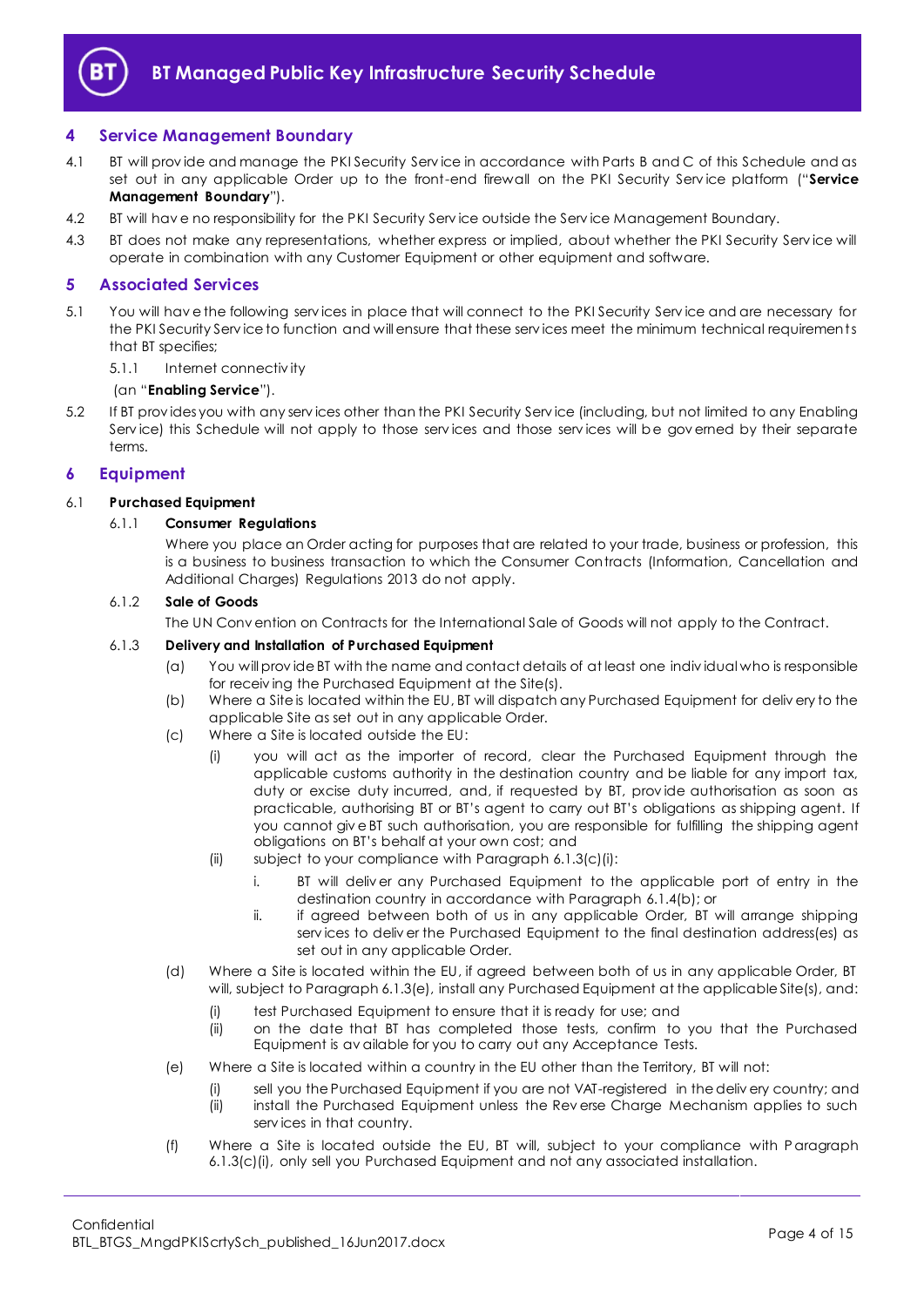

- 
- (g) In order to prov ide you with the Purchased Equipment and any installation serv ices as set out in the Order, BT may transfer the prov ision and installation of Purchased Equipment outside the Territory to a BT Affiliate or a third party in accordance with Clause 26 of the General Terms.

## 6.1.4 **Transfer of Title and Risk**

- (a) Where the Purchased Equipment is deliv ered to a Site that is located within the Territory:
	- (i) title in the Purchased Equipment (except for the Intellectual Property Rights) will pass to you when you hav e paid for the Purchased Equipment in full;
	- (ii) where BT deliv ers or installs the Purchased Equipment, risk will pass to you on deliv ery of the Purchased Equipment, but you will not be liable for any loss or damage that is caused by BT's negligence; and
	- (iii) where BT does not deliv er or install the Purchased Equipment, risk will pass to you when you take possession of the Purchased Equipment.
- <span id="page-4-0"></span>(b) Where the Purchased Equipment is deliv ered to a Site that is not located within the Territory:
	- (i) title in the Purchased Equipment (except for the Intellectual Property Rights) will pass to you upon dispatch from the final shipping point in the Territory (or in transit where shipped from outside the Territory); and
	- (ii) risk in the Purchased Equipment will pass to you in accordance with Incoterms® 2010 DAP, but you will not be liable for any loss or damage that is caused by BT's negligence.

### 6.1.5 **Acceptance of Purchased Equipment**

- (a) Where a Site is located within the Territory, we will treat the Purchased Equipment as accepted:
	- (i) where BT does not install the Purchased Equipment, when you take deliv ery or possession of the Purchased Equipment; and
	- (ii) where BT installs the Purchased Equipment, the earlier of:
		- i. the Serv ice Start Date; and
		- ii. where you notify BT in writing that the Purchased Equipment has not passed the Acceptance Tests but that is due to minor Incidents that do not affect the Purchased Equipment's performance, the date of that Notice.
- (b) Where a Site is not located within the Territory, we will treat the Purchased Equipment as accepted on signature for the deliv ery at the port of entry, or at the final deliv ery address(es) that BT has agreed with you where BT are shipping the Purchased Equipment.

#### <span id="page-4-1"></span>6.1.6 **Warranty**

- (a) During the period of three consecutive months following the Service Start Date (or any other period that BT adv ises you in a Notice), if you report to BT in accordance with Paragraph [10](#page-10-0) that there is an Incident in the Purchased Equipment due to faulty design, manufacture or materials, or BT's negligence, BT will, or will arrange for the manufacturer or other third party to, replace or (at BT's option) repair the part affected by, or causing, the Incident free of charge, unless:
	- (i) the Purchased Equipment has not been properly kept, used or maintained in accordance with the manufacturer's or BT's instructions, if any;
	- (ii) the Purchased Equipment has been modified without BT's written consent;
	- (iii) the Incident is due to damage, interference with or maintenance of Purchased Equipment by persons other than BT or a third party authorised by BT;
	- (iv ) the Incident is due to faulty design by you where the Purchased Equipment has been customised or integrated into your systems to your design; or
	- $(v)$  the Incident is due to fair wear and tear.
- (b) If requested by BT, you will return the Purchased Equipment affected by an Incident to BT or to the manufacturer or other third party, in accordance with BT's instructions, for repair or replacement in accordance with Paragrap[h 6.1.6\(a\).](#page-4-1)
- (c) BT does not warrant that the Software supplied in accordance with the Contract is free from Incidents, but BT will remedy any defects that materially impair performance (where necessary, by arrangement between both of us) within a reasonable time.

## 6.1.7 **Security**

- (a) You are responsible for the proper use of any user names, personal identification numbers and passwords used with the Purchased Equipment, and you will take all necessary steps to ensure that they are kept confidential, secure and not made av ailable to unauthorised persons.
- (b) BT does not guarantee the security of the Purchased Equipment against unauthorised or unlawful access or use.
- 6.1.8 **Software Licence**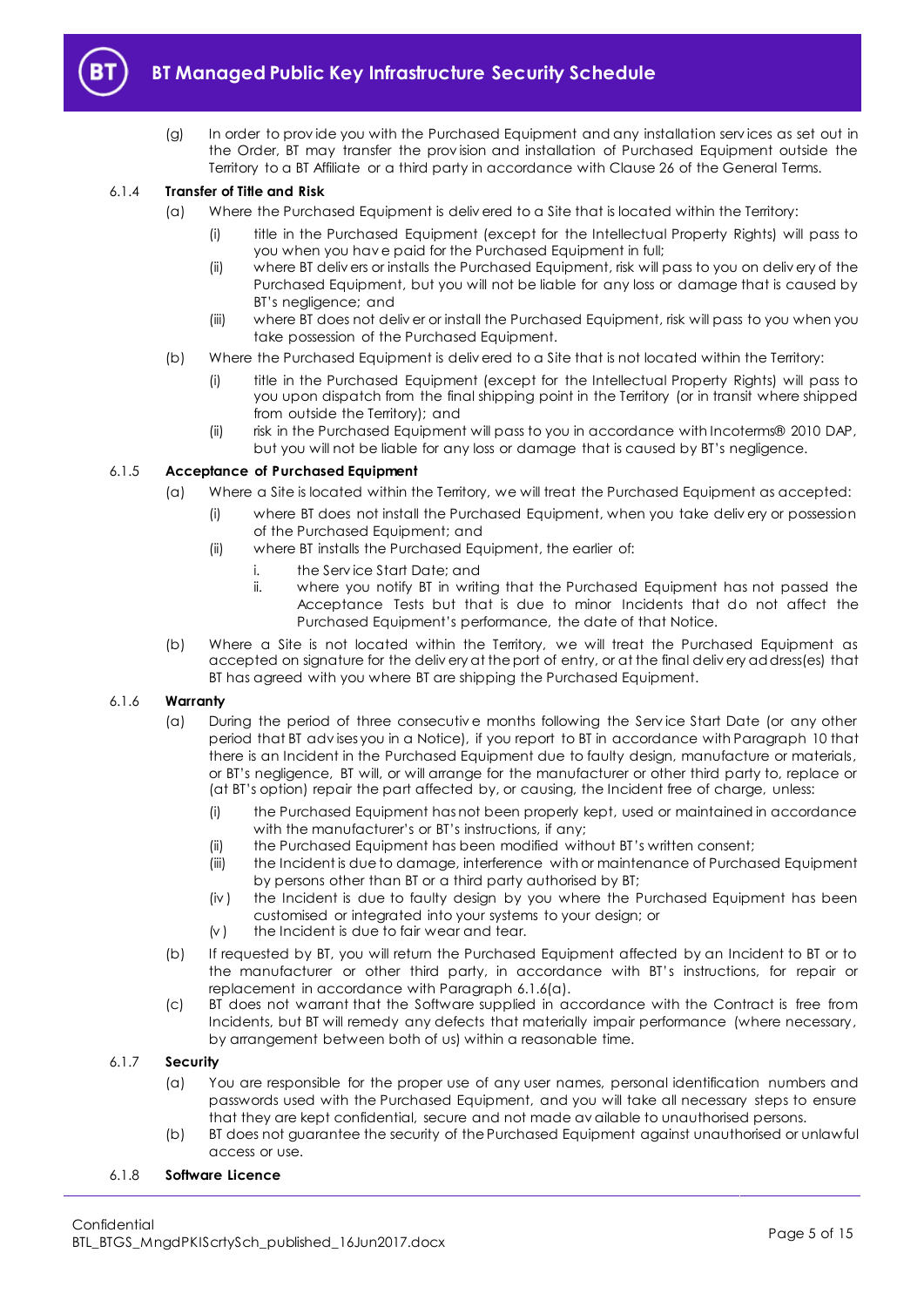

On and from the Serv ice Start Date, or, where BT installs any Purchased Equipment, from the date of installation, you will comply with the prov isions of any Software licences prov ided with or as part of any Purchased Equipment.

#### <span id="page-5-4"></span><span id="page-5-1"></span>6.2 **WEEE Directive**

- 6.2.1 You are responsible under Article 13 of the Waste Electrical and Electronic Equipment Directiv e 2012 ("**WEEE Directive**") for the costs of collection, treatment, recov ery, recycling and env ironmentally sound disposal of any equipment supplied under the Contract that has become waste electrical and electronic equipment ("**WEEE**").
- 6.2.2 For the purposes of Article 13 of the WEEE Directiv e this Paragrap[h 6.2](#page-5-1) is an alternativ e arrangement to finance the collection, treatment, recov ery, recycling and env ironmentally sound disposal of WEEE.
- 6.2.3 You will comply with any information recording or reporting obligations imposed by the WEEE Directiv e.

#### <span id="page-5-0"></span>**7 Specific Terms**

#### 7.1 **Minimum Period of Service**

- 7.1.1 Unless one of us giv es Notice to the other of an intention to terminate the PKI Security Serv ice at least 90 days before the end of the Minimum Period of Serv ice or a Renewal Period, at the end of the Minimum Period of Service or Renewal Period the PKI Security Service will automatically extend for a Renewal Period and both of us will continue to perform each of our obligations in accordance with the Contract.
- 7.1.2 In either of us giv es Notice of an intention to terminate the PKI Security Serv ice, BT will cease deliv ering the PKI Security Service at the time of 23:59 on the last day of the Minimum Period of Service or subsequent Renewal Period.
- 7.1.3 BT may propose changes to this Schedule or the Charges (or both) by giv ing you Notice at least 90 days prior to the end of the Minimum Period of Serv ice and each Renewal Period ("**Notice to Amend**").
- <span id="page-5-2"></span>7.1.4 Within 21 days of any Notice to Amend, you will prov ide BT Notice:
	- (a) agreeing to the changes BT proposed, in which case those changes will apply from the beginning of the following Renewal Period;
	- (b) requesting rev isions to the changes BT proposed, in which case both of us will enter into good faith negotiations for the remainder of that Minimum Period of Service or Renewal Period, as applicable, and, if agreement is reached, the agreed changes will apply from the beginning of the following Renewal Period; or
	- (c) terminating the Contract at the end of the Minimum Period of Serv ice or Renewal Period, as applicable.
- <span id="page-5-3"></span>7.1.5 If we hav e not reached agreement in accordance with Paragrap[h 7.1.4\(b\)](#page-5-2) by the end of the Minimum Period of Serv ice or the Renewal Period, the terms of this Schedule will continue to apply from the beginning of the following Renewal Period unless you giv e Notice in accordance with Paragraph [7.1.4\(c\)](#page-5-3) or BT may giv e Notice of termination, in which case BT will cease deliv ering the PKI Security Serv ice at the time of 23:59 on the last day of the Minimum Period of Serv ice or subsequent Renewal Period as applicable.

## 7.2 **Customer Committed Date**

- 7.2.1 If you request a change to the PKI Security Serv ice or any part of the PKI Security Serv ice, including any IP Address location, then BT may rev ise the Customer Committed Date to accommodate that change.
- 7.2.2 BT may expedite deliv ery of the PKI Security Serv ice for operational reasons or in response to a request from you, but this will not rev ise the Customer Committed Date.

#### 7.3 **Invoicing**

- 7.3.1 Unless set out otherwise in any applicable Order, BT will inv oice you for the following Charges in the amounts set out in any applicable Order:
	- (a) Installation Charges, on the Serv ice Start Date, or where the installation period is estimated to be longer than one month, monthly in arrears starting from when you place an Order until the Service Start Date;
	- (b) Recurring Charges, annually in adv ance on the first day of the relev ant year and for any period where the PKI Security Service is provided for less than one month, the Recurring Charges will be calculated on a daily basis. Recurring Charges will be charged from the Serv ice Start Date;
	- (c) any Charges for any Purchased Equipment from the Serv ice Start Date, and those Charges that will apply from the date you take deliv ery or possession of that Purchased Equipment; and
	- (d) any Termination Charges incurred in accordance with Paragraph [7.4](#page-6-0) upon termination of the relev ant Serv ice.
- 7.3.2 BT may inv oice you for any of the following Charges in addition to those set out in any applicable Order: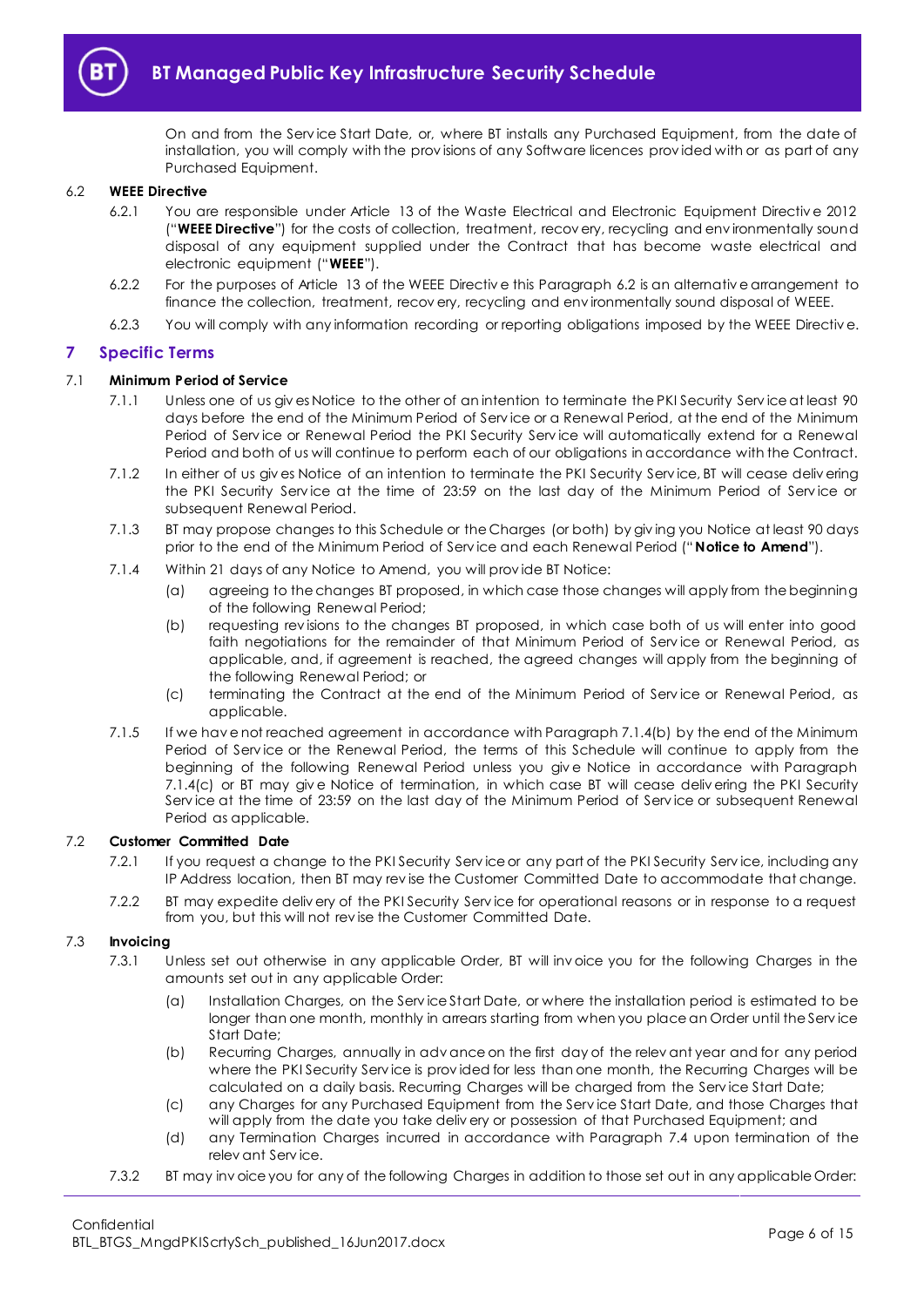

- (a) Charges for inv estigating Incidents that you report to BT where BT finds no Incident or that the Incident is caused by something for which BT is not responsible under the Contract;
- (b) Charges for commissioning the PKI Security Serv ice in accordance with Paragraph [8.2](#page-8-3) outside of Business Hours;
- (c) Charges for expediting prov ision of the PKI Security Serv ice at your request after BT has informed you of the Customer Committed Date; and
- (d) late payment Charges set out in the BT Price List or notified to you by BT; and
- (e) any other Charges as set out in any applicable Order or the BT Price List or as otherwise agreed between both of us.

#### <span id="page-6-1"></span><span id="page-6-0"></span>7.4 **Termination Charges**

- 7.4.1 If you terminate the Contract, the PKI Security Service or any applicable Order for convenience in accordance with Clause 17 of the General Terms you will pay BT:
	- (a) all outstanding Charges for serv ice rendered;
	- (b) any remaining Charges outstanding with regard to Purchased Equipment;
	- (c) any additional amounts due under the Contract;
	- (d) any other Charges as set out in any applicable Order; and
	- (e) any charges reasonably incurred by BT from a supplier as a result of the early termination.
- 7.4.2 In addition to the Charges set out at Paragrap[h 7.4.1](#page-6-1) abov e, if you terminate during the Minimum Period of Serv ice or any Renewal Period, you will pay BT:
	- (a) for any parts of the PKI Security Serv ice that were terminated during the first 12 months of the Minimum Period of Serv ice, Termination Charges, as compensation, equal to:
		- (i) 100 per cent of the Recurring Charges for any remaining months of the first 12 months of the Minimum Period of Serv ice;
		- (ii) 20 per cent of the Recurring Charges for the remaining months, other than the first 12 months of the Minimum Period of Serv ice; and
		- (iii) any waiv ed Installation Charges; and
- 7.4.3 for any parts of the PKI Security Serv ice that were terminated after the first 12 months of the Minimum Period of Serv ice or during a Renewal Period, Termination Charges, as compensation, equal to 20 per cent of the Recurring Charges for any remaining months of the Minimum Period of Service or Renewal Period; and
- 7.4.4 BT will refund to you any money you have paid in advance after deducting any Charges or other payments due to BT under the Contract.

#### <span id="page-6-2"></span>7.5 **Service Amendment**

- 7.5.1 You may request, by giv ing BT Notice, a change to:
	- (a) an Order for the PKI Security Serv ice (or part of an Order) at any time before the applicable Serv ice Start Date; or
	- (b) the PKI Security Serv ice at any time after the Serv ice Start Date.
- 7.5.2 If you request a change in accordance with Paragrap[h 7.5.1](#page-6-2), except where a change results from BT's failure to comply with BT's obligations under the Contract, BT will, within a reasonable time, prov ide you with a written estimate, including:
	- (a) the likely time required to deliv er the changed PKI Security Serv ice; and
	- (b) any changes to the Charges due to the changed PKI Security Serv ice.
- 7.5.3 BT has no obligation to proceed with any change that you request in accordance with Paragrap[h 7.5.1,](#page-6-2) unless and until the necessary changes to the Charges, implementation timetable and any other relev ant terms of the Contract to take account of the change are agreed between both of us in writing.
- 7.5.4 If BT changes a PKI Security Serv ice prior to the Serv ice Start Date because you hav e giv en BT incomplete or inaccurate information, BT may, acting reasonably, apply additional Charges.

### 7.6 **Expiry and Revocation of Certificates**

#### 7.6.1 **Administrator Certificates:**

- (a) All Administrator Certificates for each CA will expire at the end of the Minimum Period of Serv ice.
- (b) You may make a request to BT to renew an Administrator Certificate on or before the expiry of the Administrator Certificate.
- (c) Any Administrator Certificate that you renew will expire at the end of the Renewal Period.
- (d) BT may rev oke Administrator Certificates from you upon receipt of a request from you and in accordance with the Contract.

#### 7.6.2 **End User Certificates:**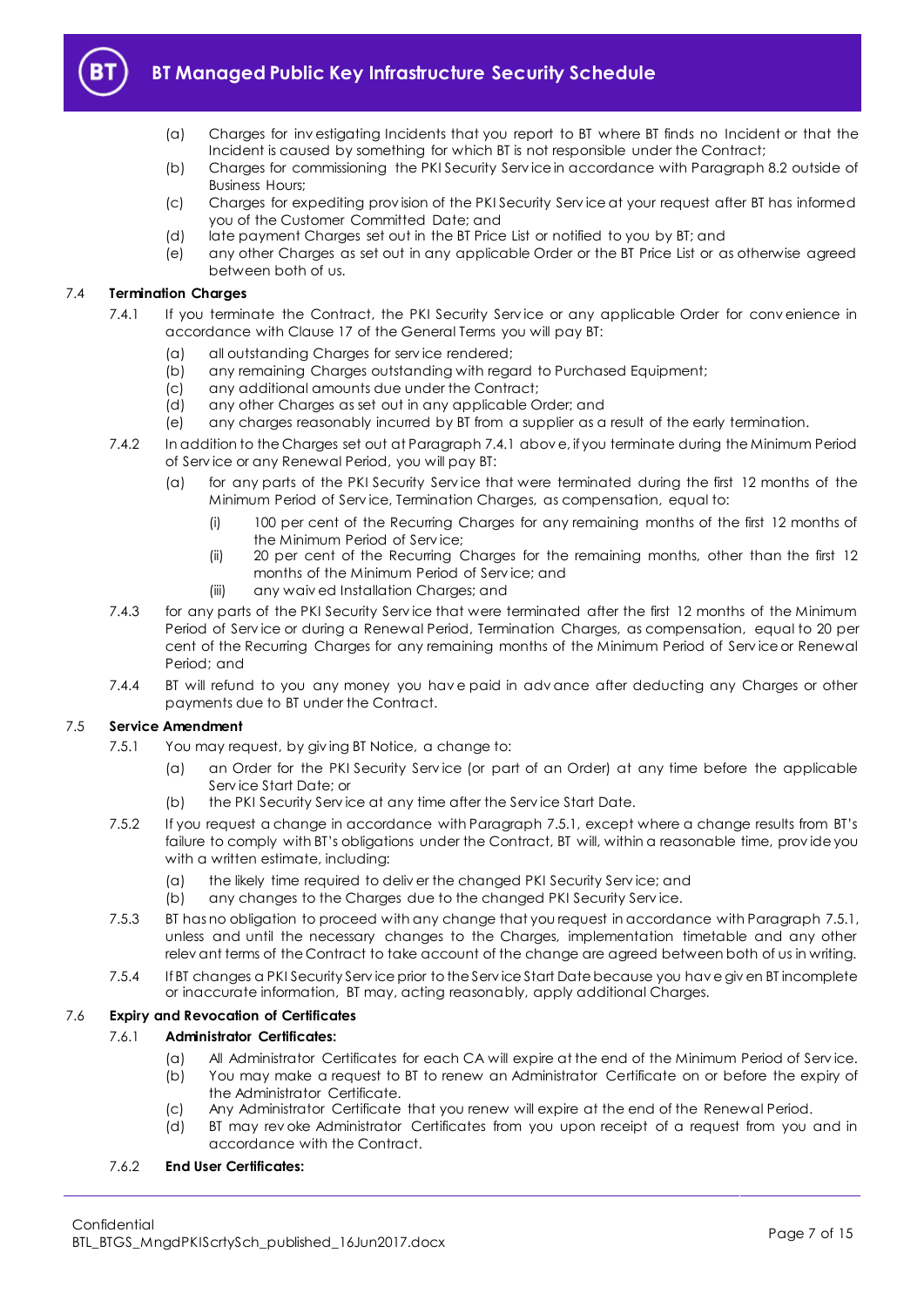

- (a) End User Certificates will expire at the end of the 365 days from the date that BT receiv es a request from the Administrator to issue the End User Certificate:
- (b) BT may rev oke an End User Certificate upon receipt of reasonable request from the End User or from you acting on behalf of the End User to rev oke the End User Certificate.

#### 7.6.3 **AA Certificates:**

- (a) BT may rev oke an AA Certificate upon receipt of a request from you to rev oke the AA Certificate or where BT reasonably believ es that there may be a Compromise of the integrity of the Priv ate Keys held on the hardware security module (HSM).
- (b) You will inform BT to rev oke an AA Certificate within four hours from the time you become aware of or reasonably believ e that there has been a Compromise of an AA Certificate Priv ate Key.

#### 7.7 **Third Party Confirmation of Your Information**

- 7.7.1 BT will:
	- (a) v erify information that you prov ide with your Order with information held in third-party databases;
	- (b) will use a telephone number listed with a third-party database to confirm certain information with you; and
	- (c) require you to prov ide additional information and proof where the databases and other resources av ailable to BT do not contain all the information that BT requires.
- 7.7.2 BT will not provide the PKI Security Service to you if:
	- (a) you fail to prov ide any information or additional information that BT request;
	- (b) BT cannot v erify any information that you prov ide to BT's complete satisfaction; or
	- (c) you do not cooperate with BT to v erify the information.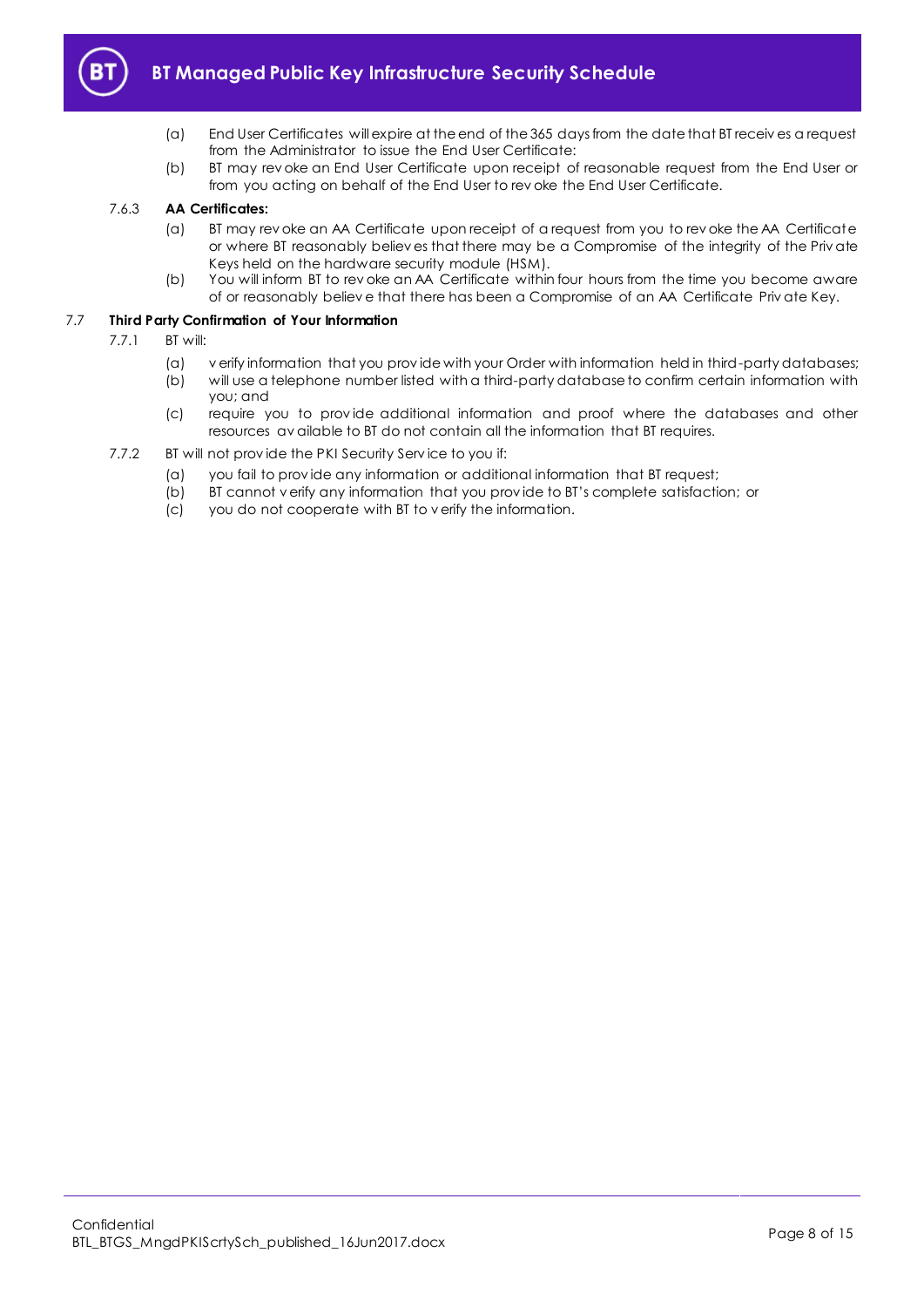

## <span id="page-8-0"></span>**Part B – Service Delivery and Management**

## <span id="page-8-1"></span>**8 BT's Obligations**

#### 8.1 **Service Delivery**

Before the Serv ice Start Date and, where applicable, throughout the prov ision of the PKI Security Serv ice, BT:

- 8.1.1 will provide you with contact details for the Service Desk;
- 8.1.2 will comply with all reasonable health and safety rules and regulations and reasonable security requirements that apply at the Site(s) and that you hav e notified to BT in writing, but BT will not be liable if, as a result of any such compliance, BT is in breach of any of obligations under this Contract; and
- 8.1.3 will prov ide you with a Customer Committed Date and will use reasonable endeav ours to meet any Customer Committed Date;

#### <span id="page-8-3"></span>8.2 **Commissioning of the Service**

Before the Serv ice Start Date, BT will:

- 8.2.1 configure the PKI Security Service:
- 8.2.2 conduct a series of standard tests on the PKI Security Service to ensure that it is configured correctly;
- 8.2.3 connect the PKI Security Service to the Enabling Service;
- 8.2.4 Set Up the PKI Security Service: and
- 8.2.5 on the date that BT has completed the activ ities in this Paragrap[h 9.2,](#page-8-4) confirm to you that the PKI Security Serv ice is av ailable for performance of any Acceptance Tests in accordance with Paragraph [9.2.](#page-8-4)

#### <span id="page-8-8"></span><span id="page-8-5"></span>8.3 **During Operation**

On and from the Serv ice Start Date, BT:

- 8.3.1 will respond and use reasonable endeav ours to remedy an Incident without undue delay and in accordance with the Serv ice Care Lev els in Part C of the Contract;
- 8.3.2 will maintain a web portal and serv er to prov ide you with online access to performance reports; and
- 8.3.3 may carry out Maintenance from time to time and will use reasonable endeav ours to inform you at least fiv e Business Days before any Planned Maintenance on the PKI Security Serv ice, howev er, BT may inform you with less notice than normal where Maintenance is required in an emergency.

#### 8.4 **The End of the Service**

On termination of the PKI Security Serv ice by either one of us, BT will rev oke all Certificates.

#### <span id="page-8-2"></span>**9 Your Obligations**

#### 9.1 **Service Delivery**

Before the Serv ice Start Date and, where applicable, throughout the prov ision of the PKI Security Serv ice, you will:

- 9.1.1 prov ide BT with the names and contact details of Customer Contact, but BT may also accept instructions from a person who BT reasonably believ es is acting with your authority;
- 9.1.2 prov ide BT with any information reasonably required without undue delay;
- 9.1.3 prov ide BT with access to any Site(s) during Business Hours, or as otherwise agreed, to enable BT to Set Up, deliv er and manage the PKI Security Serv ice;
- 9.1.4 complete any preparation activities that BT may request to enable you to receive the PKI Security Serv ices promptly and in accordance with any reasonable timescales;
- 9.1.5 prov ide BT with Notice of any health and safety rules and regulations and security requirements that apply at the Site(s); and
- 9.1.6 complete enrolment forms for each CA and for the superior IA and prov ide these when you place an Order.

### <span id="page-8-7"></span><span id="page-8-4"></span>9.2 **Acceptance Tests**

- 9.2.1 You will carry out the Acceptance Tests for the PKI Security Service within five Business Days after receiv ing Notice from BT in accordance with Paragrap[h 8.2.5](#page-8-5) ("**Acceptance Test Period**").
- <span id="page-8-6"></span>9.2.2 The PKI Security Serv ice is accepted by you if you confirm acceptance in writing during the Acceptance Test Period or is treated as being accepted by you if you do not prov ide BT with Notice to the contrary by the end of the Acceptance Test Period.
- 9.2.3 Subject to Paragraph [9.2.4,](#page-9-0) the Serv ice Start Date will be the earlier of the following: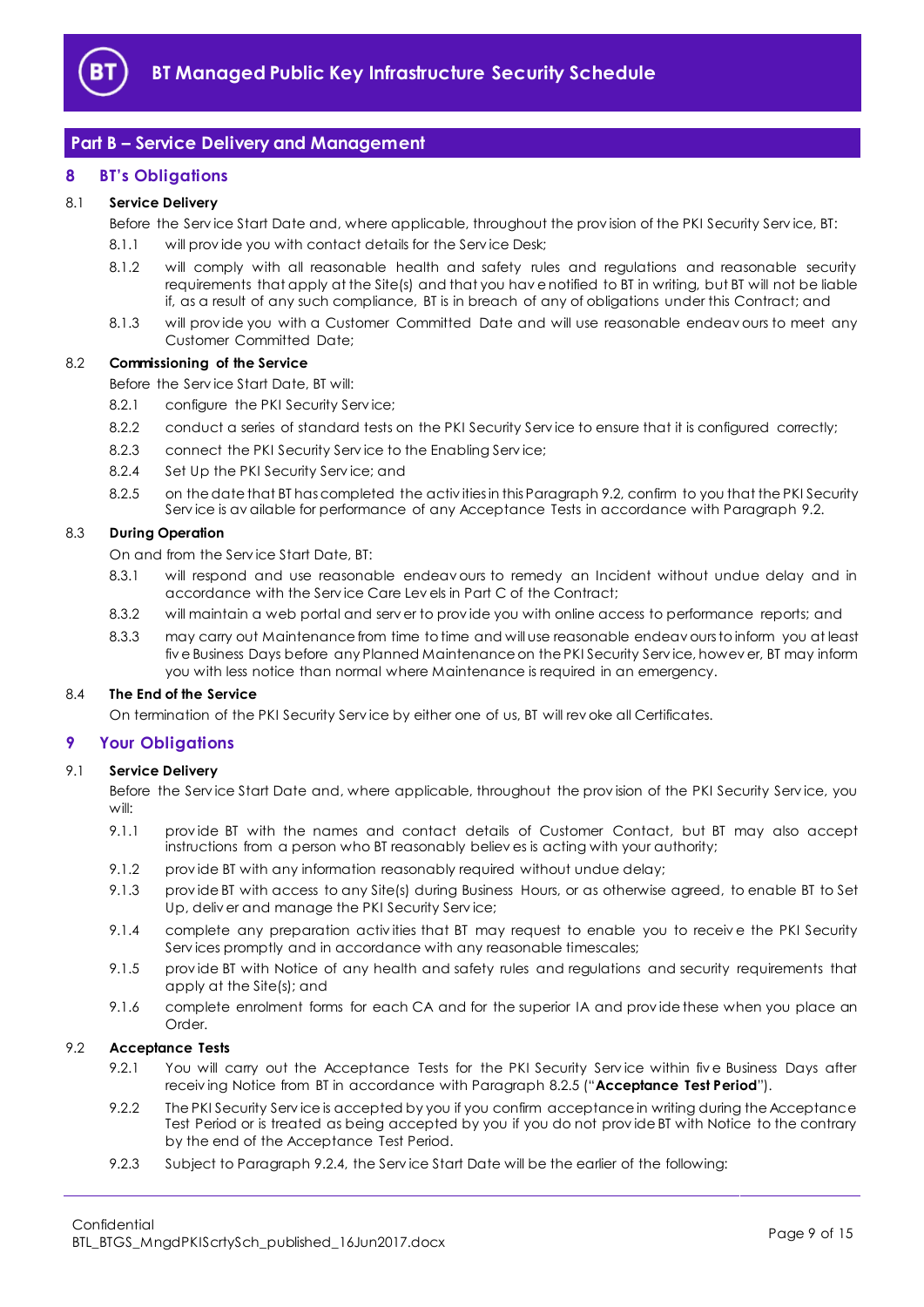

- (a) the date that you confirm acceptance of the PKI Security Serv ice in writing in accordance with Paragraph [9.2.2;](#page-8-6) or
- (b) the date of the first day following the Acceptance Test Period.
- <span id="page-9-0"></span>9.2.4 if, during the Acceptance Test Period, you prov ide BT Notice that the Acceptance Tests hav e not been passed, BT will remedy the non-conformance without undue delay and prov ide you Notice that BT has remedied the non-conformance and inform you of the Serv ice Start Date.

## 9.3 **During Operation**

On and from the Serv ice Start Date, you will:

- 9.3.1 ensure that End Users report Incidents to the Customer Contact and not to the Service Desk;
- 9.3.2 ensure that the Customer Contact will take Incident reports from Users and pass these to the Serv ice Desk using the reporting procedures agreed between both of us, and will be av ailable for all subsequent Incident management communications;
- 9.3.3 monitor and maintain any Customer Equipment connected to the PKI Security Service or used in connection with a PKI Security Serv ice;
- 9.3.4 ensure that any Customer Equipment that is connected to the PKI Security Service or that you use, directly or indirectly, in relation to the PKI Security Serv ice is:
	- (a) connected using the applicable BT Network termination point, unless you hav e BT's permission to connect by another means;
	- (b) adequately protected against v iruses and other breaches of security;
	- (c) technically compatible with the PKI Security Serv ice and will not harm or damage BT Equipment, the BT Network, or any of BT's suppliers' or subcontractors' network or equipment; and
	- (d) approv ed and used in accordance with relev ant instructions, standards and Applicable Law and any safety and security procedures applicable to the use of that Customer Equipment;
- 9.3.5 immediately disconnect any Customer Equipment, or adv ise BT to do so at your expense, where Customer Equipment does not meet any relev ant instructions, standards or Applicable Law;
- 9.3.6 ensure that the copyright notices that appear on the original program and media on which the LH Software or AA Software is deliv ered to you is reproduced on any back-up copies that you produce;
- 9.3.7 fully indemnify BT against any claims or legal proceedings which are brought or threatened against BT for or in respect of any fault or inaccuracy in the Customer Data or the single table database.
- 9.3.8 for each CA:
	- (a) appoint Administrator(s) that are competent to perform End User Certificate duties to operate the LRA on your behalf;
	- (b) immediately inform BT of any changes to the name and contact details of the Administrator(s);
	- (c) ensure that the Administrator has adequate training in all relev ant areas as set out in Administrator Handbook;
	- (d) ensure that the Administrator will follow guidance on the detailed LRA procedures as set out in the Administrator handbook, and for PCS Customers, the BT CPS;
	- (e) appoint a new Administrator and request BT to rev oke the original Administrator's Certificate within four hours from the time you become aware or reasonably believ e that:
		- (i) there has been a Compromise of an Administrator's Priv ate Key; or
		- (ii) an Administrator is no longer entitled to act as an Administrator.
	- (f) where applicable, ensure that an Administrator Certificate and corresponding key pair is promptly erased from the Purchased Equipment within 4 hours of the rev ocation of that Administrator Certificate;
	- (g) prov ide helpdesk support to End Users who hav e applied for Certificates through you; and
	- (h) notify End Users of rev ocation of their End User Certificates.
	- (i) ensure and be able to demonstrate that End Users are your officers, directors, employees, partners(in the case of unincorporated partnership) or persons maintaining a prior legal or contractual relationship with you which does not solely relate to the prov ision of End User Certificates;
- 9.3.9 for PCS:
	- (a) enter into an agreement with End Users that will ensure that they comply with this Schedule;
	- (b) ensure that End Users:
		- (i) submit accurate and complete enrolment information;
		- (ii) take all reasonable steps to prev ent unauthorised disclosure of the Priv ate Key; and
		- (iii) immediately inform you where:
			- i. the Priv ate Key is lost, stolen or compromised;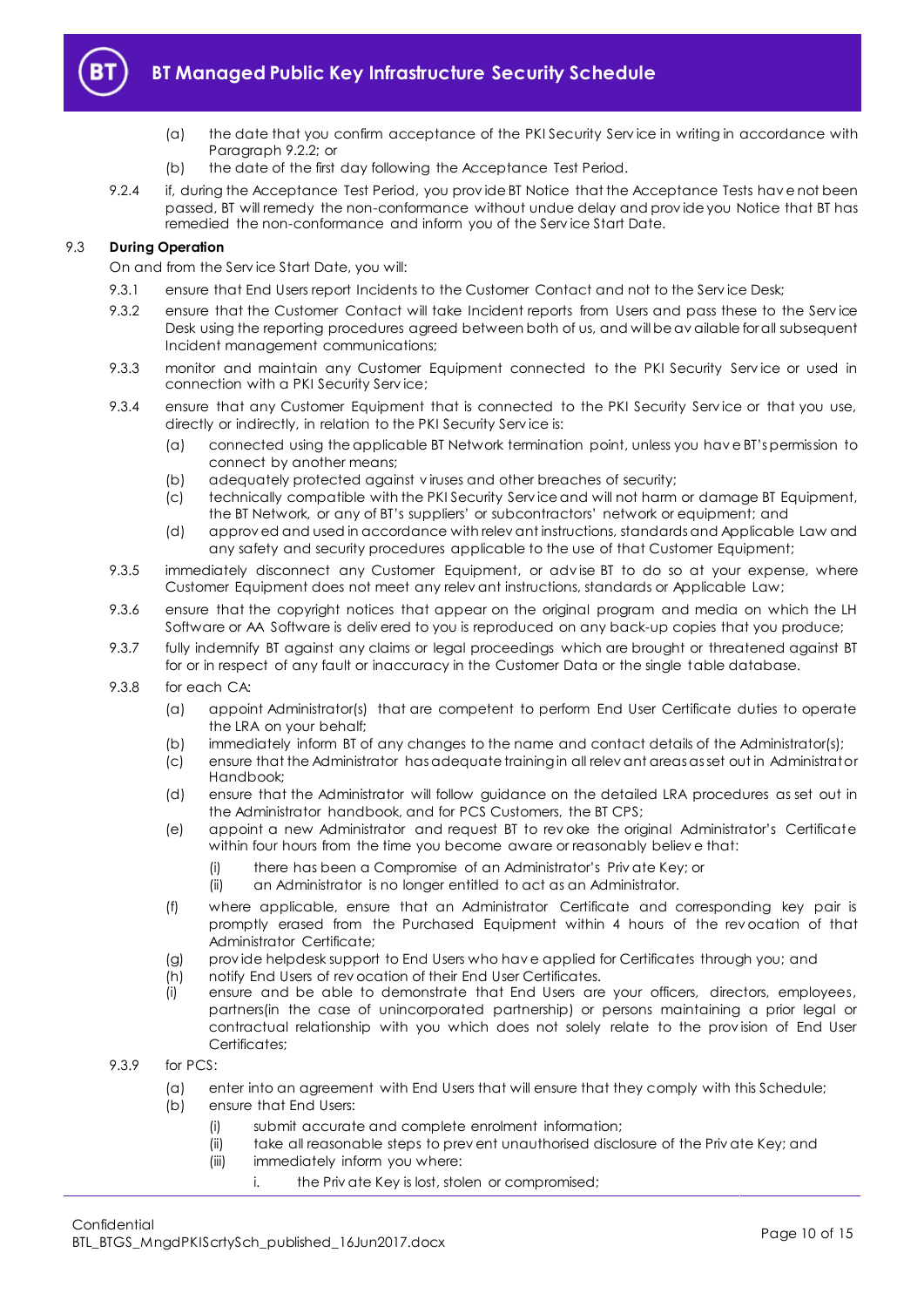

- ii. control ov er the Priv ate Key is lost due to a compromise of activ ation data; or
- iii. they are informed of any inaccuracy or change to the certificate content.
- (c) for the purpose of v alidation of End User registrations: confirm that:
	- (i) the End User requesting an End User Certificate is the person identified on the application;
	- (ii) the End User rightfully holds the Priv ate Key corresponding to the Public Key to be listed in the End User Certificate;
	- (iii) the information prov ided is accurate; and
	- (iv ) the End User is suitable to receiv e an End User Certificate in accordance with your criteria and any BT's criteria.
- (d) request BT to rev oke an End User Certificate:
	- (i) within eight hours after the Administrator becomes aware or reasonably believ es that there has been Compromise of the End User's Priv ate Key; or
	- (ii) where the End User is no longer entitled to hav e the End User Certificate.
- 9.3.10 agree that End User Certificate(s) and Administrator Certificate(s) are issued by BT on your instructions and that the contractual relationship with respect to End User Certificates is between you and the End User.
- 9.3.11 agree that the information on the Repository will be made publicly available via the Repository or otherwise.
- 9.3.12 where applicable, ensure that:
	- (a) you download the CRLs that BT makes av ailable to you to your serv er;
	- (b) the OCSP Serv ice remains online in order for the CRL information produced by OCSP to be made av ailable for use in Real Time; and
	- (c) the information on the CRL is accurate and up to date.

#### 9.3.13 If you select **Automated Administration**:

- (a) ensure that you hav e Local Hosting in place;
- (b) inform BT to rev oke an AA Certificate, within four hours from the time you become aware of or reasonably believ e that there has been a Compromise of an AA Certificate Priv ate Key;
- (c) only use the AA Kit to for the purposes of prov iding secure key generation, storage and signing for the AA Certificate as part of the Automated Administration; and
- (d) not use Automated Administration together with other software or hardware or serv ice unless you hav e BT's permission to do so.
- 9.3.14 If you select for **Passcode Authentication**:
	- (a) ensure that the CSV file is produced to the specification described from time to time in the Administrator's Handbook;
	- (b) If you select for Passcode Authentication, use your software to design your own End User Pages and ensure the End User Pages are av ailable at the time of installation of Local Hosting; and
	- (c) not use Passcode Authentication together with other software or hardware or serv ice unless you hav e BT's permission to do so.

## <span id="page-10-0"></span>**10 Notification of Incidents**

Where you become aware of an Incident:

- 10.1 Your Customer Contact will report it to the Service Desk;
- <span id="page-10-1"></span>10.2 BT will give you a Ticket;
- <span id="page-10-2"></span>10.3 BT will inform you when it believ es the Incident is cleared and will close the Ticket when:
	- 10.3.1 you confirm that the Incident is cleared within 24 hours after hav ing been informed; or
		- 10.3.2 BT has attempted unsuccessfully to contact you, in the way agreed between both of us, in relation to the Incident and you hav e not responded within 24 hours following BT's attempt to contact you.
- <span id="page-10-3"></span>10.4 If you confirm that the Incident is not cleared within 24 hours after hav ing been informed, the Ticket will remain open, and BT will continue to work to resolv e the Incident; and
- 10.5 Where BT becomes aware of an Incident, Paragraphs [10.2,](#page-10-1) [10.3](#page-10-2) and [10.4](#page-10-3) will apply.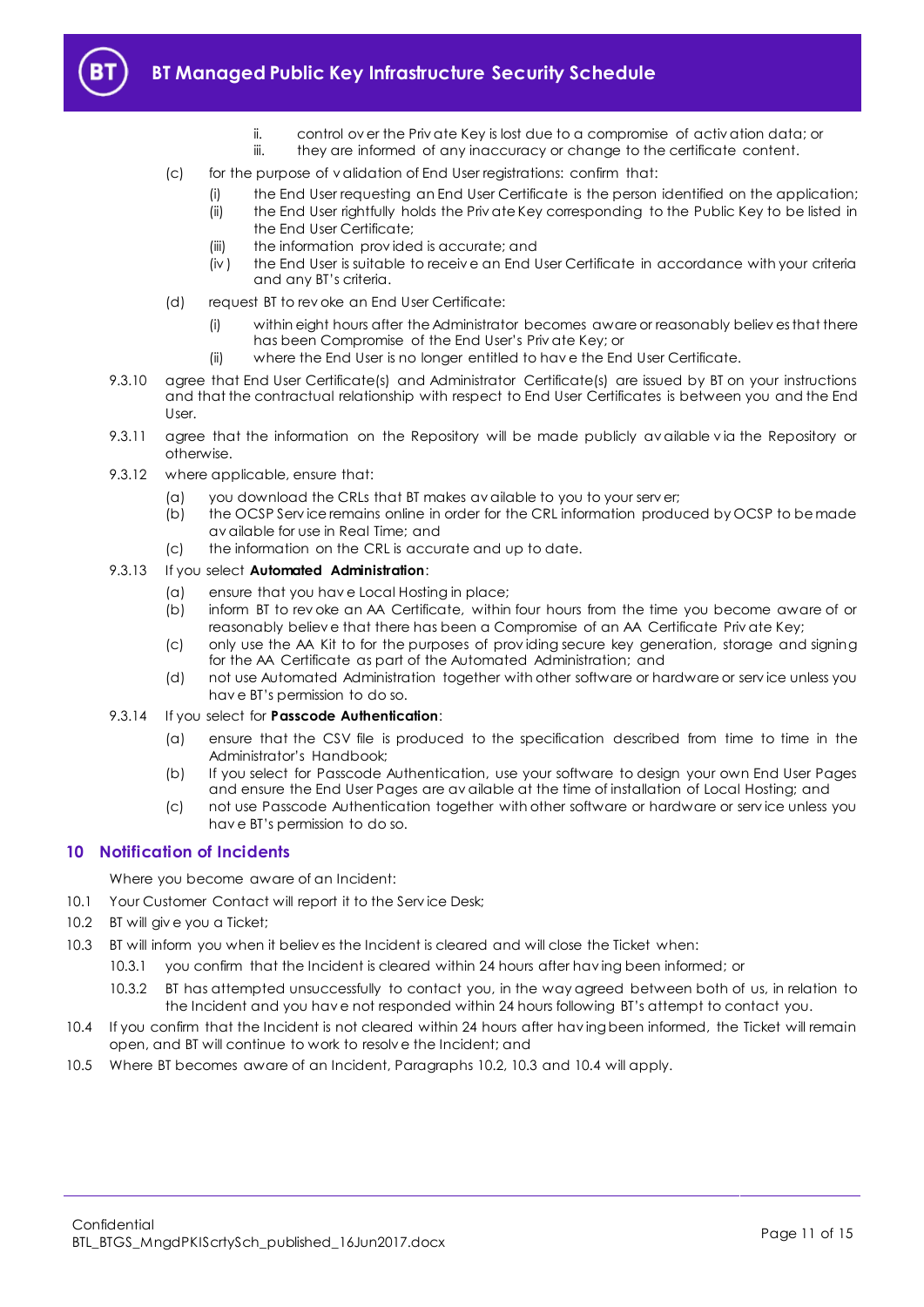

# <span id="page-11-0"></span>**Part C – Service Levels**

## <span id="page-11-1"></span>**11 Service Availability**

## 11.1 **Availability Service Level**

From the Serv ice Start Date, BT will prov ide the PKI Security Serv ice with a target av ailability of 99.5 per cent of the total hours during ev ery month you use the PKI Security Serv ice ("**Availability Service Level**").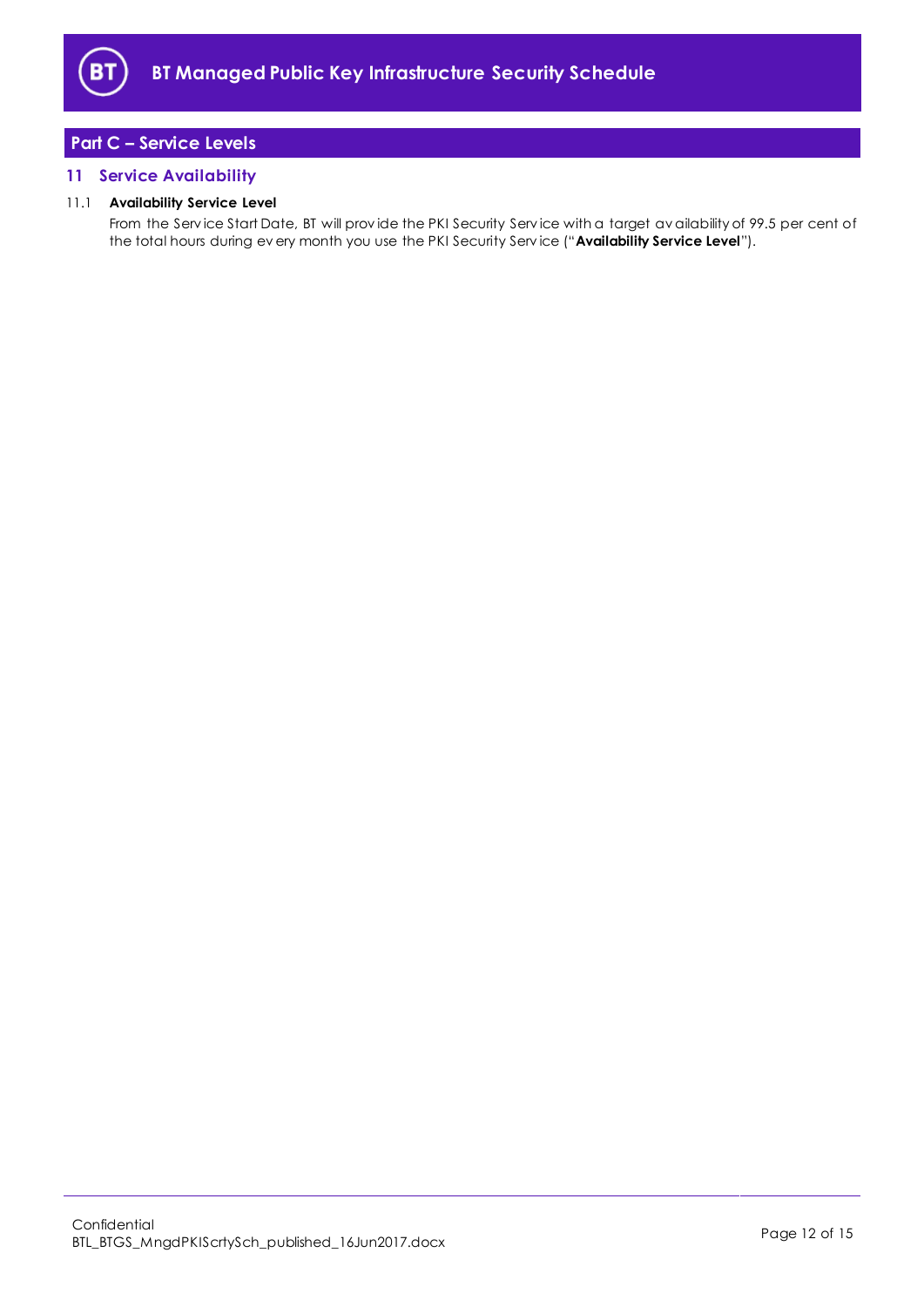

## <span id="page-12-0"></span>**Part D – Defined Terms**

## <span id="page-12-1"></span>**12 Defined Terms**

In addition to the defined terms in the General Terms, capitalised terms in this Schedule will hav e the below meanings (and in the case of conflict between these defined terms and the defined terms in the General Terms, these defined terms will take precedence for the purposes of this Schedule). BT has repeated some definitions in this Schedule that are already defined in the General Terms. This is to make it easier for you to find the definitions when reading this Schedule.

"**AA Kit**" means the Purchased Equipment, Automated Administration Software driv ers and Automated Administration Certificate.

"**AA Software**" means the Software prov ided as part of Automated Administration.

"**Acceptance Test Period**" has the meaning giv en in Paragraph [9.2.1.](#page-8-7)

"**Acceptance Tests**" means those objectiv e tests conducted by you that when passed confirm that you accept the PKI Security Serv ice and that the PKI Security Serv ice is ready for use sav e for any minor non-conformities that will be resolved as an Incident in accordance with Paragraph [8.3.1.](#page-8-8)

"**Activation**" means the preparation of the Control Centre and associated PKI Security Serv ice(s) for your Serv ice Desk and the activ ation of the CA(s) as part of the PKI Security Serv ice

"**Administrator**" means any of the Indiv iduals authorised to act on your behalf for Serv ice Management matters and who is responsible for the technical and system related matters relating to the PKI Security Serv ice.

"**Automated Administration**" or "**AA**" means the serv ice option that allows you to automatically authenticate End User registrations and to automatically request BT to issue End User Certificates to End Users.

"**Administrator Certificate**" means a Certificate prov ided solely to the Administrator for the purposes of managing the LRA on your behalf.

"**Administrator Handbook**" has the meaning giv en to it in Paragraph [2.7](#page-1-5)

"**Availability**" means the period of time when the PKI Security Serv ice is functioning.

"**BT CPS**" means the BT Certificate Practice Statement, which is a statement of the practices and procedures which BT uses to manage and operate the BT Public Certification Serv ices, as amended from time to time by BT. "**BT Price List**" means the document containing a list of BT's charges and terms that may be accessed at: [www.bt.com/pricing](http://www.bt.com/pricing) (or any other online address that BT may advise you).

"**Business Hours**" means between the hours of 0800 and 1700 in a Business Day.

"**CA**" means a Certification Authority which is a function responsible for issuing End User Certificate(s) to End User(s).

"**Certificate**" means electronic data which is used to prov e procession of a Public Key and which;

- (a) includes information on the owner of the Public Key;
- (b) contains their Public Key;
- (c) specifies the operational period and serial number of the Certificate; and
- (d) identifies the issuer of the Certificate.

"**Certificate Revocation List**" or "**CRL**" means a computer file containing an entry for all Certificates issued under the appropriate hierarchy which hav e been rev oked before their expiry date.

"**CGI Script**" means a computer code script written in Common Gateway Interface, which is a protocol for passing data between web serv ers and a software application screen.

"**Circuit**" means any line, conductor, or other conduit between two terminals by which information is transmitted, and that is prov ided as part of the PKI Security Serv ice.

"**Compromise**" means a v iolation or suspected v iolation of BT's or your security policy designed to prev ent unauthorised disclosure of, or loss of control ov er, sensitiv e information pertaining to Priv ate Keys or Public Keys. "**Content**" means applications, data, information (including emails), v ideo, graphics, sound, music, photographs, software or any other material.

"**Control Centre**" means a set of tools and facilities to manage or enhance the PKI Security Serv ice, which is accessed v ia web pages, hosted by BT to enable your Administrator(s) to manage and monitor the PKI Security Serv ice.

"**Core Network**" means BT's network infrastructure between and including the POP, but does not include the Access Line between your Site(s) and the POP.

"**COS**" means class of serv ice, which is a categorisation of traffic based on a process for managing a network by giv ing certain types of traffic priority ov er others.

"**CSV file**" means a comma-separated v alues file, which is a computer file, containing a series of text v alues separated by a comma, which can be read by a relational database application.

"**Customer Committed Date**" means the date prov ided by BT on which deliv ery of the PKI Security Serv ice (or each part of the PKI Security Serv ice, including to each Site) is due to start.

"**Customer Contact**" means any the Administrator(s) indiv iduals authorised to act on your behalf for PKI Security Serv ice management matters, including the Administrator(s) and System Administrator.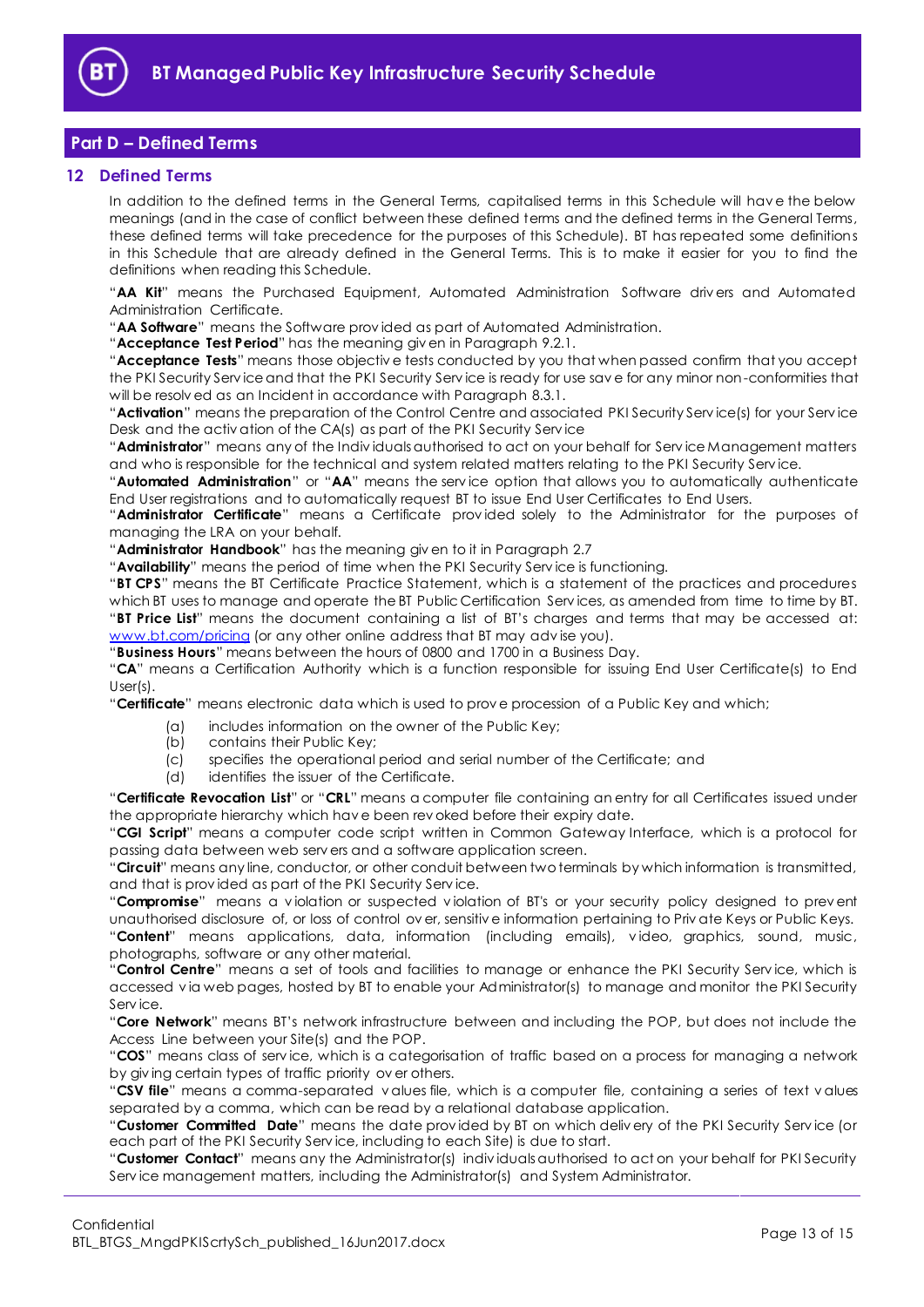"**Customer Data**" means information about you, the Administrator, or End User, which may include personal data subject to laws or regulations that you prov ide on the Order Form or enrolment form.

"**Customer Equipment**" means any equipment including any Purchased Equipment and any software, other than BT Equipment, used by you in connection with a PKI Security Serv ice.

"**CVM**" means Certificate Validation Module which is a Software patch prov ided by BT to v alidate Certificates. "**DAP**" means Deliv ered at Place as defined in Incoterms® 2010.

"**Device**" means any mobile handset, laptop, tablet or other item of handheld equipment, including all peripherals, excluding SIM Cards and applications, which are in scope of the PKI Security Serv ice, as set out in the Order

"**Domain Name**" means a readable name on an Internet page that is linked to a numeric IP Address.

"**Enabling Service**" has the meaning giv en in Paragraph [5.1.](#page-3-5)

"**End User Certificate**" means the Certificate prov ided by BT to End User(s).

"**End User Page**" means an HTML coded page(s) for use by you and your End Users.

"**End User**" means you, or a person who applies through for an End User Certificate(s).

"**EU**" means European Union.

"**General Terms**" means the general terms that this Schedule is attached to, or where not attached to this Schedule, can be found at www.bt.com/terms, and form part of the Contract.

"**HTML**" means Hypertext Markup Language, which is a set of symbols or codes inserted into a file intended for display on an Internet browser.

"**IA**" means an Issuing Authority, which is the function that performs the task of issuing End User Certificates to End User(s). BT is the IA responsible for issuing End User Certificate(s) in accordance your instructions.

"**Incident**" means an unplanned interruption to, or a reduction in the quality of, the PKI Security Serv ice or particular element of the PKI Security Serv ice.

"**Incoterms® 2010**" means the International Commercial Terms, which are a series of pre-defined commercial terms published by the International Chamber of Commerce and are a trademark of the International Chamber of Commerce.

"**Installation Charges**" means those Charges set out in any applicable Order in relation to installation of the PKI Security Serv ice or any Purchased Equipment, Customer Equipment or BT Equipment as applicable.

"**Internet Protocol**" or "**IP**" means a communications protocol for dev ices connected to the Internet that specifies the format for addresses and units of transmitted data.

"**Internet**" means a global system of interconnected networks that use a standard Internet Protocol to link dev ices worldwide.

"**IP Address**" means a unique number on the Internet of a network card or controller that identifies a dev ice and is v isible by all other dev ices on the Internet.

"**LDAP**" means Lightweight Directory Access Protocol, a directory architecture protocol which operates ov er TCP/IP.

"**Local Hosting**" or "**LH**" means the serv ice option where BT that allows you to use your software with the PKI Security Serv ice to design the v isual appearance of End User Pages and to host the End User Pages on a serv er. "**LH Software**" means the Local Hosting Software which comprises CGI Scripts and executable code to allow locally hosted End User Pages to function with the PKI Security Serv ice.

"**LRA**" or "**Local Registration Authority**" means the function that approv es Certificate requests from End Users. The LRA manages registrations, approv es registrations as enrolments, performs authentication and giv es BT instructions to issue End User Certificates to End Users on your behalf.

"**Minimum Period of Service**" means a period of 12 consecutiv e months beginning on the Serv ice Start Date, unless set out otherwise in any applicable Order.

"**ODBC**" means Open Database Connectiv ity, which is a standard or open application programming interface for accessing a database.

"**Online Certificate Status Protocol Service**" or "**OCSP**" means the online access serv ice that enables you to v alidate the status of Certificates issued to you or your End Users in Real Time.

"**Passcode Authentication**" means a temporary password prov ided v ia the Administrator to an End User which is used to identify the End User to BT when downloading their End User Certificate.

"**PCS**" means BT Managed PKI Security Public Certification Serv ices which prov ide Certificates under a Public Hierarchy to you and End Users in accordance with the BT CPS.

"**PIN**" means an alphanumeric pass code.

"**PKI**" means Public Key Infrastructure.

"**PKI Security Service**" has the meaning giv en in Paragraph [1.](#page-1-3)

"**Planned Maintenance**" means any Maintenance BT has planned to do in adv ance.

"**POP**" means a point of presence, which is the point where the Access Line terminates and is the demarcation point between the Access Line and BT's Core Network.

"**Pre-Production Service**" means the serv ice prov ided by BT on which BT will perform Set Up of the PKI Security Serv ice, enabling you to integrate and test the PKI Security Serv ice.